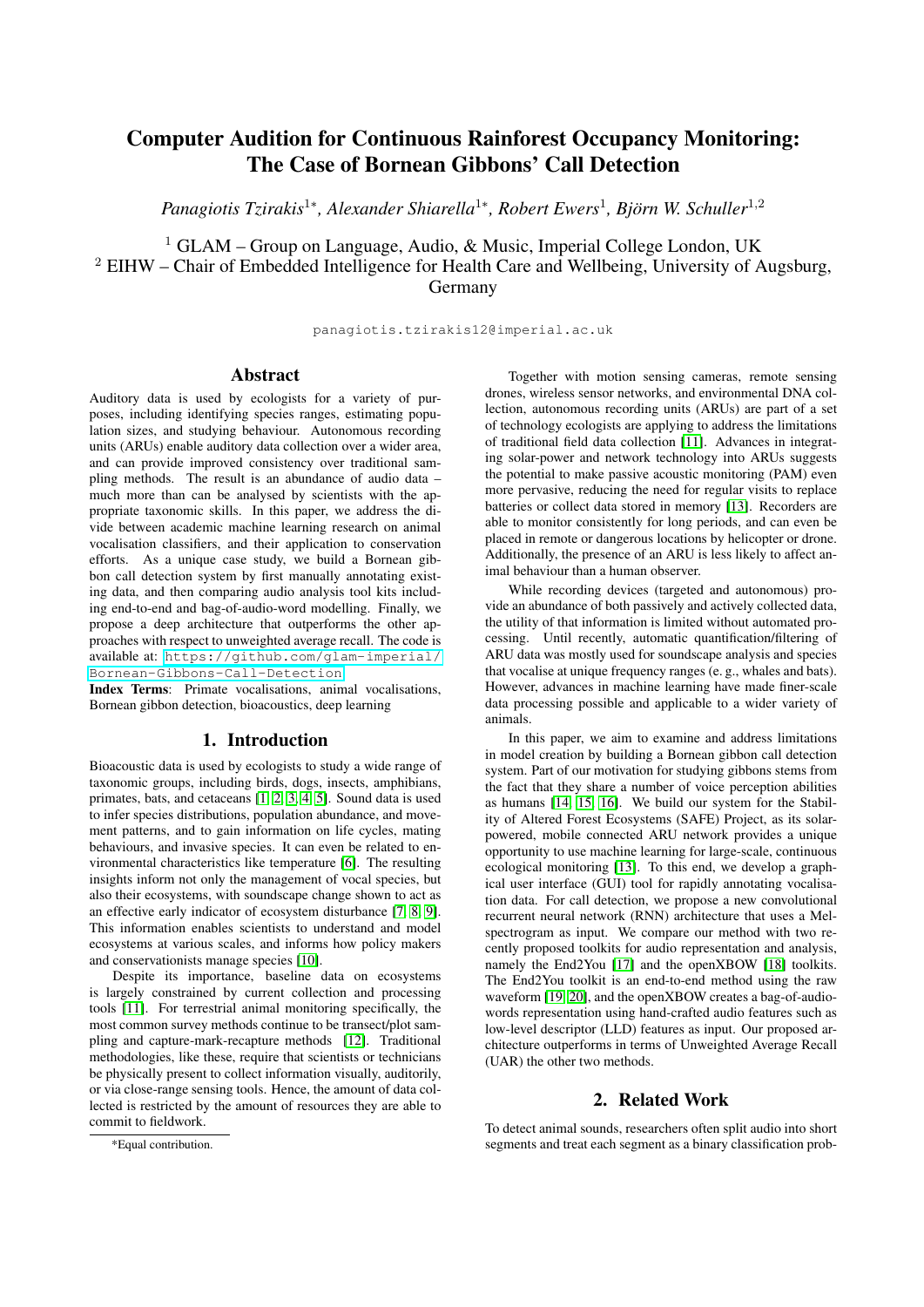lem. The 2017 and 2018 DCASE bird challenges [\[21\]](#page-4-20) define bird call detection as just that, requesting entries that detect bird calls, using short segments of standard length, and a binary label indicating the presence or absence of a bird call [\[22\]](#page-4-21). This method has been successfully applied in ecosystem monitoring [\[23,](#page-4-22) [24\]](#page-4-23).

In studies where individual calls need to be differentiated, a binary classifier will not suffice. Options for finer-scale temporal or spectral labelling include (in increasing complexity) detecting event onsets, monophonic segmentation, polyphonic segmentation, time-frequency boxes, and time-frequency blobs or sinusoids. Stowell et al. [\[22\]](#page-4-21) summarise these output formats, along with their advantages and disadvantages.

The primary difficulty of these more complex methods is the time required for producing accurately labelled training and testing data. Some studies have attempted to address this issue by using crowd/citizen science, though such methods produce labels with varied accuracy [\[25\]](#page-4-24). Alternatively, Fanioudakis and Potamitis [\[26\]](#page-4-25) show the potential for deep autoencoders (Unets) to provide location information on weakly labelled data, which could be used as a pre-processing method for training.

The lack of large, even weakly labelled datasets, limits the ability for researchers to use supervised machine learning methods for ecological acoustic monitoring. High performing audio classification methods like convolution neural networks (CNNs) require a sizeable volume of data to train without overfitting. Moreover, in ecological monitoring, an increased amount of data may be needed to account for soundscape variation. Often, field recorders can differ in the quality of the audio they collect, and the vocalisations of target species may be distorted by distance, other animal sounds, or significant environmental noise, such as wind and rain.

#### 3. Dataset

The data used in this study were collected for the purposes of the SAFE Project.  $\frac{1}{1}$  $\frac{1}{1}$  $\frac{1}{1}$  The project's site spans over 8 000 hectares of land with 12 recorders in Malaysian Borneo, including Virgin Jungle Reserve (VJR), logged and fragmented forest, and palm oil plantation. For our purposes, we use machine learning approaches to detect Bornean gibbon (*Hylobates muelleri*) calls in the SAFE Project's ARU data. The Bornean gibbon is one of 18 species of ape in the family Hylobatidae. While the SAFE Project audio data contains vocalisations from a wide range of taxonomic groups, we chose this species because:

- Gibbon calls are loud and distinct, making their identification in audio easier for a non-expert surveyor.
- Gibbon calls are variable, allowing this study to test model generalisability across call types.
- Despite considerable resources dedicated to monitoring primates, little research is done on the automatic classification of primate vocalisations.
- As with most gibbon species, Bornean gibbons are endangered, with a 50 percent decrease in population over the past three generations.
- Gibbon vocalisation tends to follow circadian patterns, with male/female duets occurring regularly in the morning. This characteristic makes developing a training dataset from unlabelled audio easier.

#### 3.1. Annotation

There are several approaches to annotating animal vocalisations such as presence/absence, polyphonic segmentation, timefrequency blobs, time-frequency boxes etc [\[22\]](#page-4-21). While some of these, like bounding-box annotations, provide greater resolution, most studies label fixed-sized clips based on presence or absence. This simpler approach has the benefit of decreasing labelling time and requiring less precision in annotation, the latter of which can be difficult for soft calls, noisy environments, and non-expert listeners.

The behavioural ecology of gibbons makes higher resolution annotation largely impractical. Gibbons tend to travel in large groups, vocalise at the same time, and display a variety of call lengths. Localising single calls, such as by using a spectrogram bounding-box method, would likely be subjective and inaccurate. Therefore, in this study, we focused on detecting gibbon occupancy rather than quantifying call abundance.

To this end, we create a GUI tool, where a user can load audio files into a media player (Fig. [1\)](#page-1-1). Similar to doing an avian point count survey, as audio plays, the annotator can add millisecond timestamps to a survey record when hearing vocalisations. Keyboard shortcuts can be used to include custom labels, allowing timestamps to be differentiated by call type and volume. This feature proved to be helpful in later clip extraction steps and for more nuanced analysis of model performance. It could also eventually provide a means to label multiple species simultaneously. Survey records are saved in a relational database and can be edited, exported, and used to extract training data.

<span id="page-1-1"></span>

Figure 1: *Proposed GUI tool for manually annotating audio clips.*

The software converts longer audio to training examples using custom parameters for clip length and overlap. To account for both human and computer lag times, we implement an algorithm to extract positive and negative examples with high certainty. This method has a number of benefits, allowing for dy-

<span id="page-1-0"></span><sup>1</sup>https://www.safeproject.net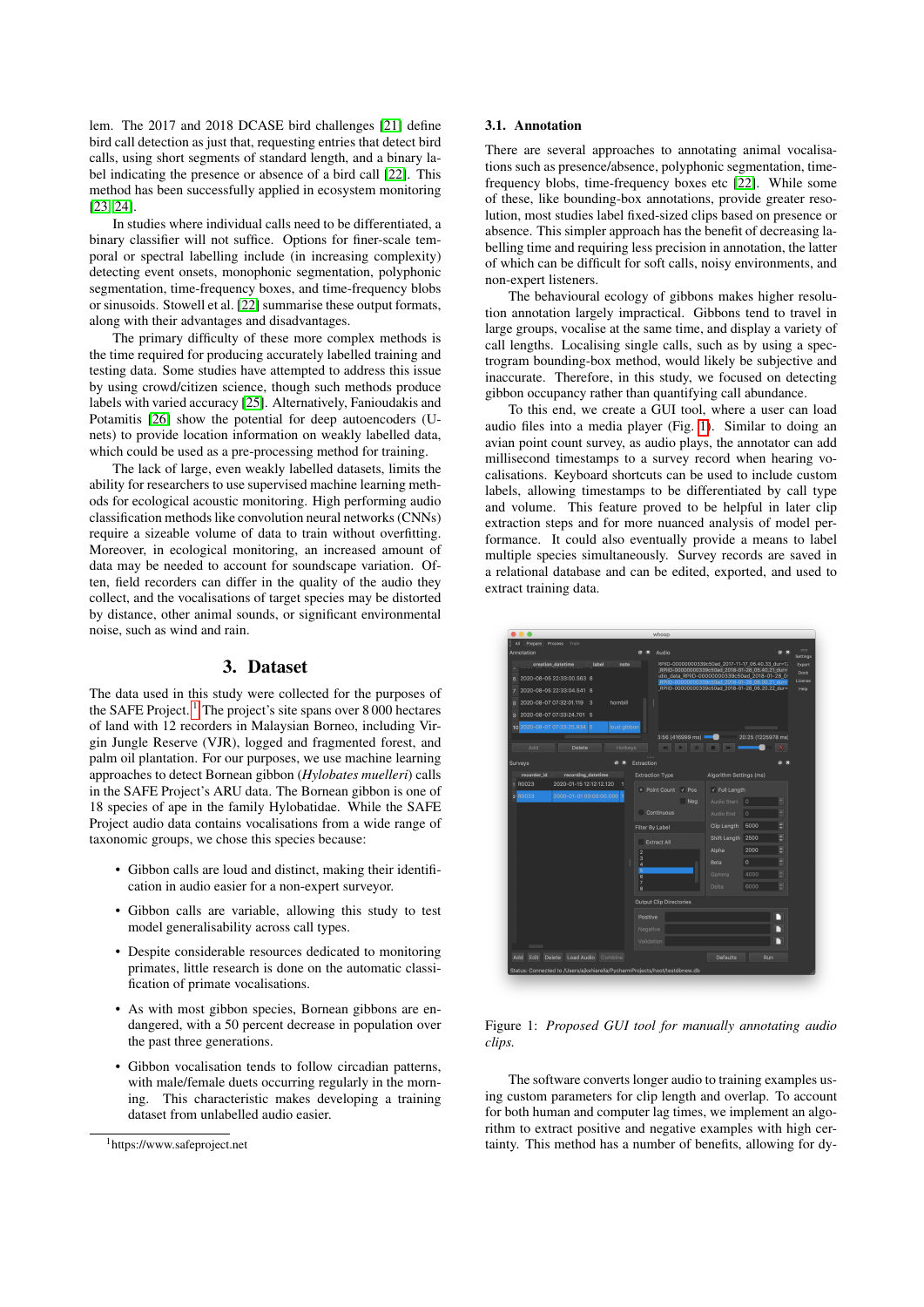<span id="page-2-0"></span>

Figure 2: *Proposed deep neural network architecture. The input representation is passed through a convolution neural network before passing to a recurrent neural network with gated recurrent units for the final prediction.*

namic clip size/overlap, varied call location within clips, and continuous (often context-dependent) annotation. However, to assess performance on non-curated data, the validation and test sets were annotated manually for presence/absence on continuous audio split into fixed-sized clips.

We used our tool to annotate and extract gibbon call data. In total, 4 annotators were used. We kept the audio clips where all annotators agree that a gibbon call is present or absent. Each clip was segmented with a window length of 5 s and a percentage overlap of 50 %. In order to create a dataset such that the trained model would be able to generalise to unseen audio clips, we consider the following characteristics for the audio clips: (a) *recorder location*: recorders are placed in a wide range of locations, including VJR, logged forest, palm plantation, and riparian easements, (b) *audio noise*: for example, weather changes and temporal soundscape variation, and (c) *gibbon vocalisation characteristics*: ranging from short, high-pitched vocalisations to the long female great call.

The final dataset contains a total of 19 370 training set examples, 848 validation set examples, and 1 680 test set examples. The training set contains 9 569 positive and 9 801 negative, 5 s audio clips. Recordings were taken from 4 recorders in areas with similar noise characteristics, ranging from one hectare logged forest to VJR, with recording months spanning November through May. The validation and test sets contain clips from a different area, different recorder, and different morning than the training set. The validation set contains 431 positive and 416 negative clips, whereas the test set contains 884 negative clips and 796 positive clips. We plan to release the data within an Interspeech challenge framework.

### 4. Model Design

Traditional machine learning approaches first extract features from the raw waveform in order to suppress the background noise, and at the same time, reduce the dimensionality of the input. In the deep learning era, a key operation using CNN is convolution, which in the discrete domain can be defined as follows:

$$
(f * x)[n, t] = \sum_{l=-N}^{N} \sum_{k=-T}^{T} f[n, t] \cdot x[n-l, t-k], \quad (1)
$$

where  $f[n, t]$  indicates a kernel function, which in our case operates on the raw signal  $x[n, t]$ , with N frequency bins, and T time steps.

We use CNNs to model spatio-temporal characteristics of the input representation, and the max-pooling operation to reduce the dimensionality of the extracted representation while preserving the necessary statistics of the convolved signal.

While 2D convolutions extract spatiotemporal features by removing background noise, we also utilise RNN models to capture the temporal dynamics in the signal. For our purposes, we use gated recurrent units (GRU) as they have few parameters and fast convergence of the optimisation.

#### 4.1. Proposed model

Our model, which aims to learn the extracted features and the classification step in one jointly trained model, is depicted in Fig. [2](#page-2-0) and described below.

*Input.* First we choose the input representation. Since gibbons share highly similar vocal properties as humans, we extract Mel-spectrograms from the raw audio signal. We utilise 128 Mel-bands, over a 5 sec window, yielding an input representation of size of  $128 \times 431 \times 1$ .

*Convolution layer.* We utilise 128 time finite impulse filters of kernel size  $3 \times 3$  and stride  $1 \times 1$ , with rectified linear unit (ReLU) activation, to extract features using the input representation.

*Max-pooling layer.* We apply a max-pooling layer of size of  $5 \times 1$  to decrease the frame rate of the signal and keep the most activated features.

*Convolution layer.* As in our first convolution layer, the kernel size is  $3 \times 3$  and stride  $1 \times 1$ , with ReLU activation, to extract a higher-level of abstraction.

*Max-pooling.* We apply max-pooling of a size of 2 to reduce the dimensionality of the features. In contrast to the first max-pooling layer where we use a large window, in this layer we use a smaller window size.

*Convolution layer.* We utilise 2D convolutions of kernel size  $3 \times 3$  and stride  $1 \times 1$ , with ReLU activation and 128 filters.

*Max-pooling layer.* Our final feature representation is the output of a max-pooling layer of kernel size  $2 \times 1$  with stride  $1 \times 1$  for the final output.

*Batch normalisation.* Due to the high number of parameters our model contains, we use batch normalisation [\[27\]](#page-4-26) as regularisation after each convolution layer.

*Recurrent neural network.* Finally, 2-GRU layers are used before the final prediction with 512 hidden units.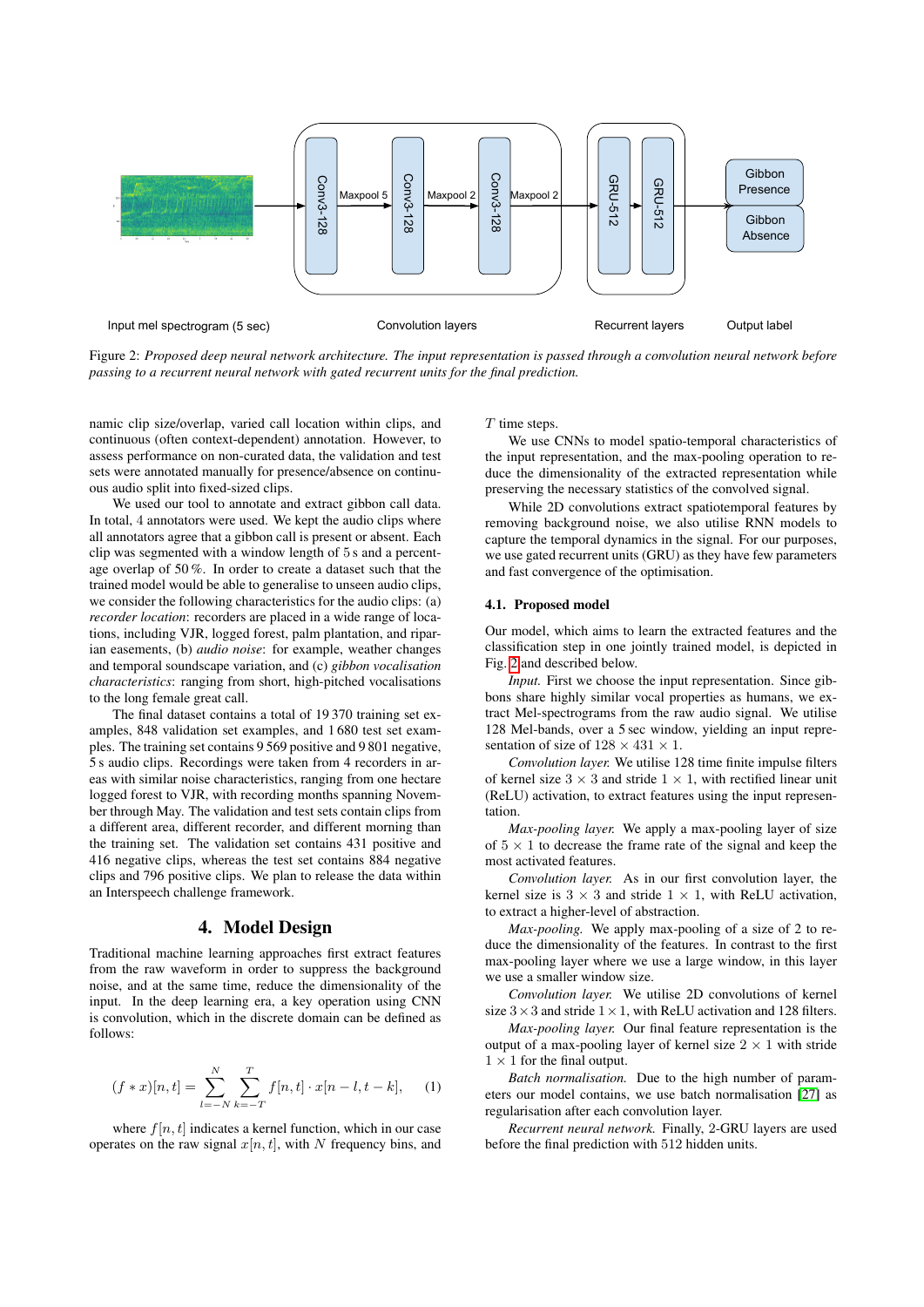### 5. Experiments

#### 5.1. Experimental Setup

To train the models, we utilised the Adam optimisation method [\[28\]](#page-4-27), and a fixed learning rate of  $10^{-6}$  throughout all experiments. We used a mini-batch of 25 samples and a gradient norm clipping of 5.0. As discussed earlier, our proposed model uses batch normalisation [\[27\]](#page-4-26) to regularise our network, such that it will not overfit. To train our models, we use binary cross-entropy loss. Our input representation is computed using a Hann window with the length of the FFT to be 2 048, and a hop length of 512, after subtracting the mean of the raw waveform with 16 kHz sampling rate. Finally, we apply data augmentation to train the models by randomly creating 5 sec long windows with a gibbon call.

#### 5.2. Machine Learning Approaches

We compare our method with End2You (Sec. [5.2.1\)](#page-3-0) and openXBOW (Sec. [5.2.2\)](#page-3-1) which are comparably new toolkits used in the literature such as in the Interspeech Computational Paralinguistics Challenge series, and produce competitive results in several domains such as emotion recognition [\[19,](#page-4-18) [29,](#page-4-28) [30,](#page-4-29) [31\]](#page-4-30), and others [\[32,](#page-4-31) [33,](#page-4-32) [34\]](#page-4-33).

#### <span id="page-3-0"></span>*5.2.1. End2You*

End2You is an open-source toolkit implemented in Python which provides capabilities to train and evaluate audio (and other) models in an end-to-end manner, i. e., using raw input. The audio processing model is comprised of two blocks, each one containing a convolution with 40 filters and a max-pooling operation, where the first block is applied in the time domain with size and stride 2, and the second block is applied to the feature maps with size and stride 10. On top of the convolution network, a 2-layer GRU block with 512 units is applied such that the temporal information in the data can be considered. To train the model, we used the binary cross-entropy loss. We performed hyper-parameter optimisation and we show the best results obtained on the validation set.

#### <span id="page-3-1"></span>*5.2.2. openXBOW*

openXBOW is an open-source crossmodel bag-of-words toolkit, written in Java, to extract a bag of words model from the low-level descriptor (LLD) features (e. g. MFCC). In particular, each LLD feature vector is treated as a point in a hyper-dimensional space. Then, a codebook is extracted either through k-means clustering or random sampling. LLD vectors can be quantised to this codebook as 'audio-words' and the count of these audio-words across frames is used to create a bag-of-words representation. For our purposes, we use openSmile [\[35,](#page-4-34) [34,](#page-4-33) [33\]](#page-4-32) and its pre-defined ComParE 2010 feature set as LLD features, hence fostering reproducibility. We experimented with several classifiers, namely, Naive Bayes, linear Support Vector Machines (SVMs), Random Forest, AdaBoost, and Nearest Neighbour. Basic hyper-parameter optimisation was performed for all classifiers. We found that Random Forest provides the best results on the validation set.

#### 5.3. Results

We compare our proposed model with openSMILE plus openXBOW and End2You on the created dataset. To evaluate the model's performance, we employ the frequently used metric UAR, i. e., the sum of classwise recall divided by the number of classes, for audio analysis.

Results are depicted in Table [1.](#page-3-2) Our model outperforms the other two on both the validation and test sets. For the test set, our model outperforms End2You with 13 % absolute value and openXBOW with 9 % absolute value. The results are significant with a level of significance of 0.05 in a one-sided z-test. Finally, we should note that both End2You and OpenXBOW produce highly generalisable models, but so does our model with high validation and test scores.

The high performance of our approach shows the potential for machine learning algorithms to transform ecological monitoring, even in dynamic and biodiverse environments. In particular, our method can reduce human data processing times by filtering out data unlikely to contain vocalisations or by sorting clips using prediction confidence to quickly confirm occupancy at a lower temporal resolution.

<span id="page-3-2"></span>Table 1: *Results (w. r. t. UAR) on the validation and test sets for End2You, openSMILE + openXBOW, and the proposed approach.*

| UAR [%]              | Validation | <b>Test</b> |
|----------------------|------------|-------------|
| End <sub>2</sub> You | 78.5       | 80.6        |
| OpenXBOW             | 82.7       | 84.8        |
| <b>Proposed</b>      | 97.1       | 93.3        |

## 6. Conclusion

We proposed applying recent advances in intelligent audio analysis to help automate autonomous recording units' data processing in the wild. While a larger variety of labelled data is needed to verify performance across recordings and animal species, the suggested model's performance demonstrates the feasibility of using deep learning for continuous primate occupancy monitoring in a challenging real-world scenario. Furthermore, the audio annotation and extraction pipeline developed can be used to train bespoke call detection systems for other species and study sites. This paper demonstrates the importance of integrating ecological motivations with computer science perspectives throughout dataset curation, model training, and testing phases of building a machine learning tool.

For future work, we plan to incorporate additional species in our workflow and train our model to simultaneously detect and predict animal sounds. To ensure reproducibility and comparability, we further aim to release the data within a gibbon call detection Interspeech challenge event. Lastly, we intend to use transfer learning methods, which have been used for numerous audio processing applications and can be helpful when using small datasets. In particular, we will try to apply the image feature extraction abilities of a model like VGGNet to spectrogram features, and then feed those features to recurrent components.

### 7. Acknowledgements

The support of the EPSRC Center for Doctoral Training in High Performance Embedded and Distributed Systems (HiPEDS, Grant Reference EP/L016796/1) is gratefully acknowledged.